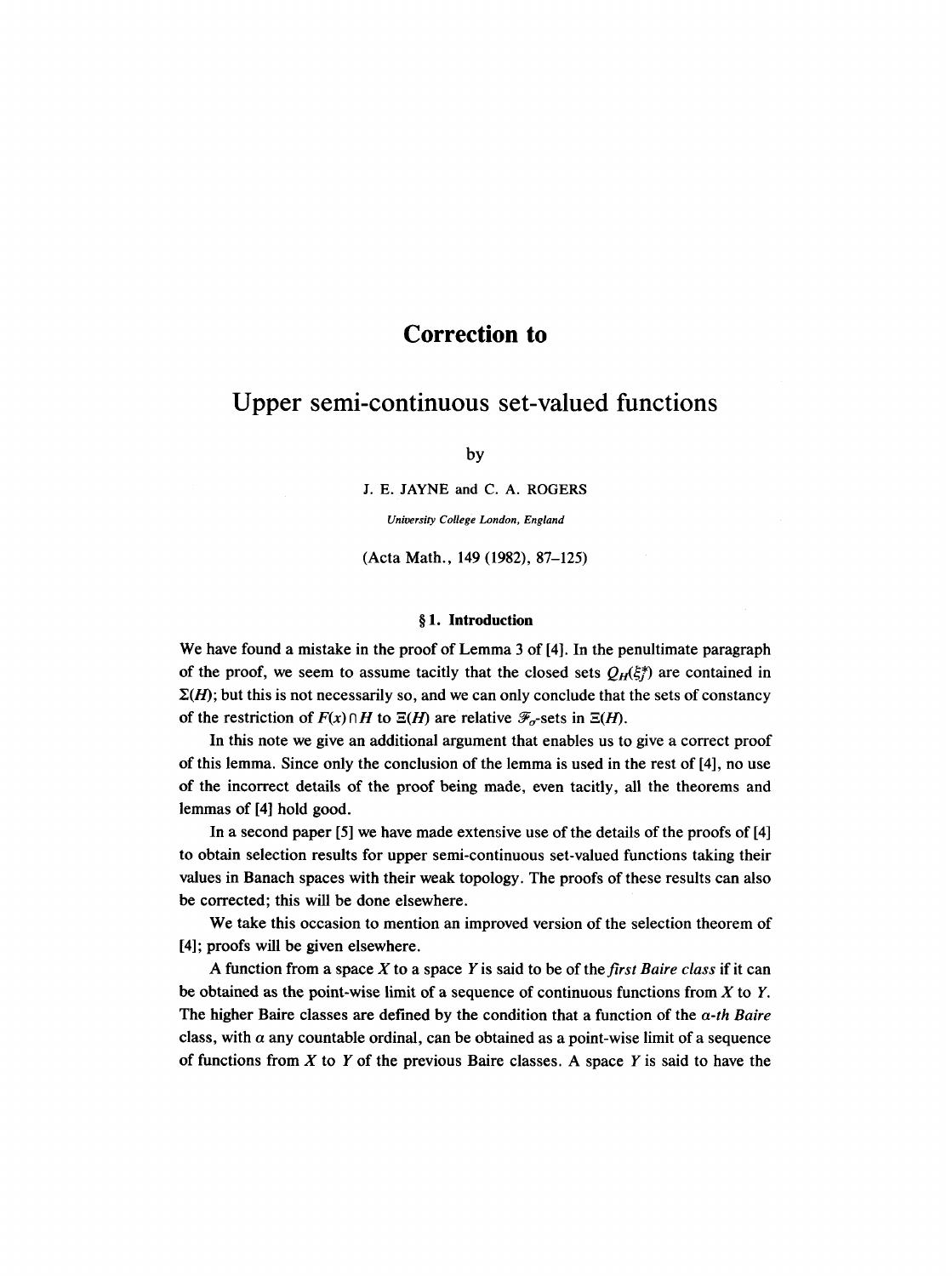*extension property* for a space *X, if* each continuous function to Y from a closed subset of  $X$  has a continuous extension mapping  $X$  into  $Y$ . Using these concepts and some results of Dugundji [1] and of Hansell [2, 3] we can obtain the following improved selection theorem.

THEOREM. *Let F be an upper semi-continuous set-valued map from a metric space X to the non-empty subsets of a metric space Y.* 

(a) *The map F has a Borel measurable selector f of the second Borel class, the restriction of f to a set of the form*  $X\setminus P$ *, with P of the first category in X, being continuous.* 

(b) *If F takes only values that are complete in the metric on Y, then F has a Borel measurable selector f of the first Borel class, the set of points of discontinuity off being*  an  $\mathcal{F}_{\sigma}$ -set of the first category in X.

(c) *If Y has the extension property for X, then f will be of the second Baire class in case* (a) *and of the first Baire class in case* (b).

### **w 2. Corrected proof of Lemma 3**

 $\ddot{\phantom{0}}$ 

In this section we give the corrected version of the proof of Lemma 3 of [4]. We first recall some of the notation used in  $[4]$ . We use F to denote an upper semi-continuous set-valued map from a metric space X to a metric space Y. The boundary K of F is the set-valued map from  $X$  to  $Y$  defined by the formula

$$
K(x) = \text{proj}_Y([\text{cl }E(x)] \cap [\{x\} \times F(x)]),
$$

(note the unfortunate misprint in the corresponding formula in [4, p. 88]) with

$$
E(x) = [(X \setminus \{x\}) \times (Y \setminus F(x))] \cap T,
$$

and

$$
T = \bigcup \{\{x\} \times F(x): x \in X\}.
$$

If H is any closed subset of Y, we use  $F_H$  to denote the set-valued function  $F_H$ :  $x \mapsto F(x) \cap H$ . This set-valued function  $F_H$  is automatically upper semi-continuous; we use  $K_H$  to denote its boundary. We also write

$$
\Xi(H)=\{x\colon K(x)\cap H=\emptyset\},\
$$

and

$$
\Delta(H) = \{x: K_H(x) = \emptyset\}.
$$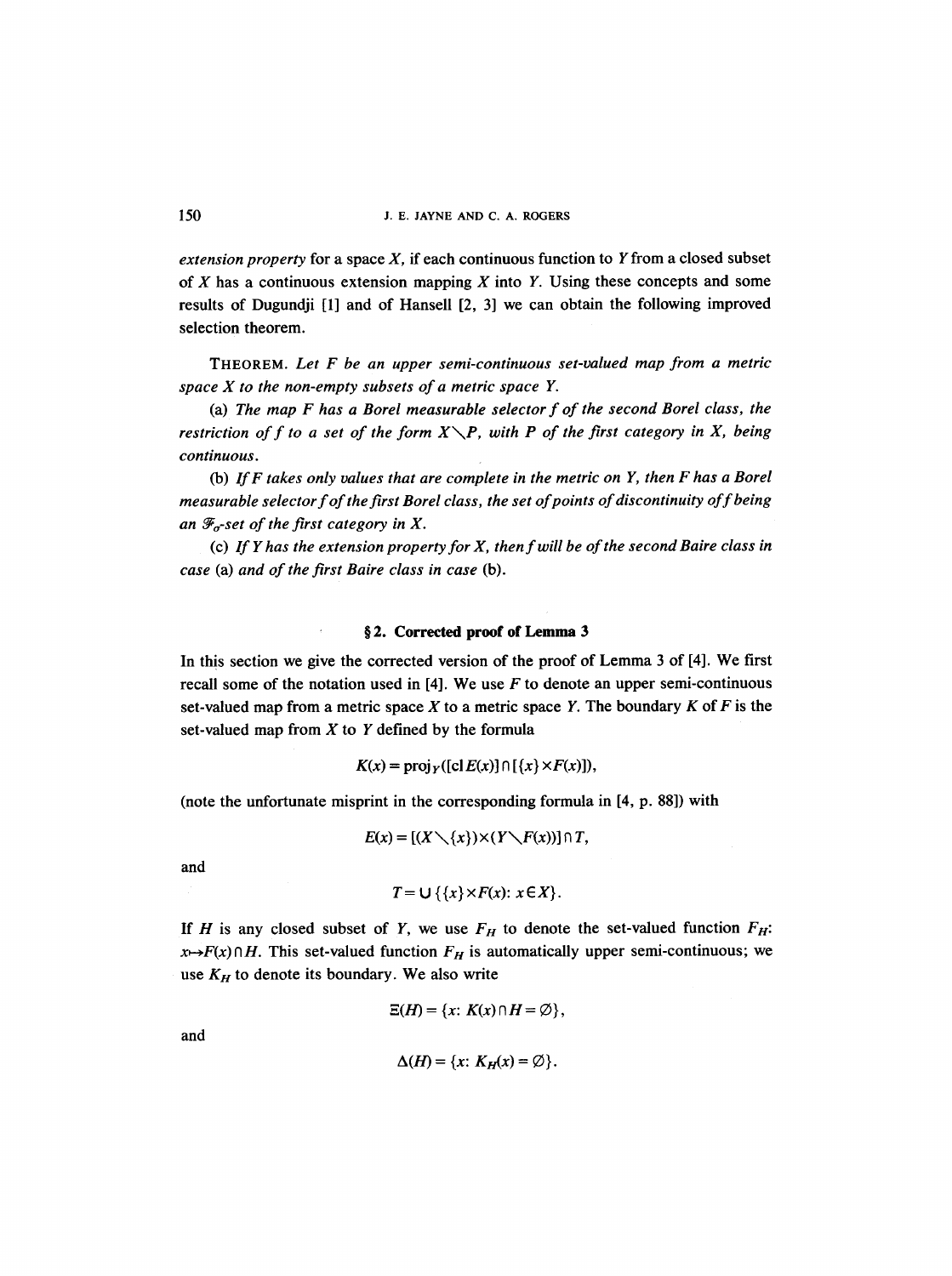Using this terminology, we need to prove: *If H is a closed subset of Y the sets of constancy of the restriction of*  $F(x) \cap H$  to  $\Xi(H)$  form a disjoint family that is discretely  $\sigma$ -decomposable in the completion  $X^*$  of X, each set of constancy being an  $\mathcal{F}_\sigma$ -set in X.

Now the "proof" of Lemma 3 of [4] only goes wrong in the last sentence of its penultimate paragraph where it is tacitly assumed that  $Q_H(\xi_i^*)$  is contained in  $\Xi(H)$ , see p. 97. Earlier we established that  $Q_H(\xi)$  is just the set of all x such that

$$
F(x) \cap H = F(\xi) \cap H
$$

and such that

$$
F(\sigma) \cap H \subset F(\xi)
$$

for all  $\sigma$  in  $B(x; 1/i(\xi))$ . These conditions ensure that  $x \in \Delta(H)$  so that  $O_H(\xi) \subset \Delta(H)$ . In the special case when  $H$  coincides with  $Y$ , we conclude that

$$
Q_Y(\xi) \subset \Delta(Y) = \Xi(Y).
$$

It is now easy to verify that Lemma 3 does hold in the special case when  $H = Y$ .

It remains to verify that the general case of Lemma 3 is, in fact, a consequence of this special case. Take  $H$  to be a closed set in  $Y$ . Applying the special case to the setfunction  $F_H$  we find that the sets of constancy of the restriction of  $F_H$  to  $\Delta(H)$  form a disjoint family of  $\mathcal{F}_{\sigma}$ -sets that is discretely  $\sigma$ -decomposable in the completion  $X^*$  of X. In particular,  $\Delta(H)$  is an  $\mathcal{F}_{\sigma}$ -set. To obtain the corresponding result for the restriction of  $F_H$  to  $\Xi(H)$ , it clearly suffices to show that  $\Xi(H)$  is an  $\mathcal{F}_{\sigma}$ -set in X contained in  $\Delta(H)$ .

First note that, if  $K(x) \cap H = \emptyset$ , for some x in X, then  $K_H(x) = \emptyset$ , for this x. Thus  $\Xi(H)\subset \Delta(H)$ .

Since  $H$  is a closed set in the metric space  $Y$ , we can write

$$
H=\bigcap_{r=1}^{\infty}H(r),
$$

with  $H(1)$ ,  $H(2)$ ,... a decreasing sequence of closed sets, each containing H in its interior. Then, since H is contained in the interior of  $H(r)$ , for each x in X, we have

$$
K(x) \cap H \subset K_{H(r)}(x) \subset K(x) \cap H(r), \quad r \geq 1,
$$

so that

$$
K(x) \cap H = \bigcap_{r=1}^{\infty} K_{H(r)}(x).
$$